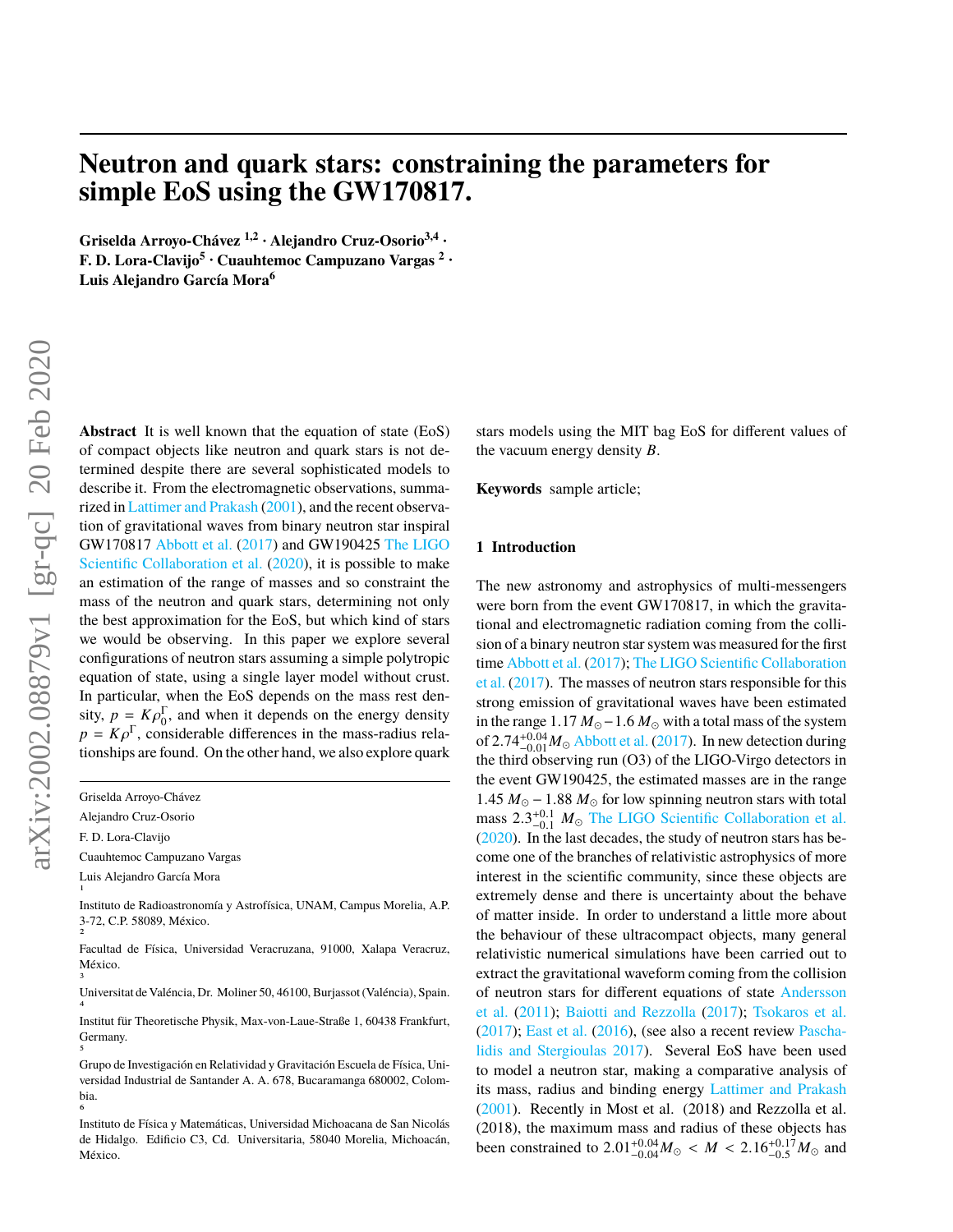12 km  $\langle R \rangle$  = 13.45 km, respectively. The constraint was obtained after studying millions of equilibrium neutron stars with different equations of state.

Since the observation of gravitational waves, the event GW170817, the join of observation of gravitational waves and numerical simulation will become an important tool for astronomy and astrophysics. One of the challenges is finding a state equation for neutron stars which reproduces the waveforms observed. In this sense, a widely accepted candidate as EoS is the quark star [Alcock et al.](#page-6-9) [\(1986\)](#page-6-9); [Itoh](#page-6-10) [\(1970\)](#page-6-10), which is composed by stable strange quark matter (general Witten's conjecture) [Bodmer](#page-6-11) [\(1971\)](#page-6-11); [Witten](#page-6-12) [\(1984\)](#page-6-12); [Farhi](#page-6-13) [and Jaffe](#page-6-13) [\(1984\)](#page-6-13). Moreover, the quark stars satisfy the tidal deformability estimated from the observation of the gravitational wave event GW170817 [\(Lai et al.](#page-6-14) [2017\)](#page-6-14). The usual EoS to describe a fluid composed by mixed strange quark matter under nuclear forces is the MIT bag model [Farhi](#page-6-13) [and Jaffe](#page-6-13) [\(1984\)](#page-6-13). Recently, general relativistic simulations were performed in order to study the axisymmetric and triaxial solutions of uniformly rotating quark stars [Zhou et al.](#page-6-15) [\(2018b,](#page-6-15)[a\)](#page-6-16).

In this work, we solve the Tolman-Oppenheimer-Volkoff (TOV) equations with a single layer polytropic EoS and the MIT bag model to construct models of non-rotating neutron and quarks stars respectively, in order to determine which set of parameters of the EoS describe the masses and radii reported from the observations [\(Lattimer and Prakash](#page-6-0) [2001;](#page-6-0) [Abbott et al.](#page-6-1) [2017\)](#page-6-1). The paper is organized as follow: In section [2,](#page-1-0) we briefly describe the TOV equations in 1D spherical symmetry as well as the numerical details used to solve such system of equations. Moreover, we add a brief description of the EoS used to model the neutron and quark stars. We show our numerical result for neutron and quark stars in section [3,](#page-2-0) and finally some final comments in section [4.](#page-4-0) Hereafter, we use the Einstein convention on sums over repeated indices and use geometrized units where  $G = c = 1$ .

#### <span id="page-1-0"></span>**2 Tolman-Oppenhaimer-Volkoff equations**

In this section, we built neutron and quarks stars models with different central densities. The models are carried out by solving numerically the Tolman-Oppenheimer-Volkoff (TOV) equations for a spherically symmetric static spacetime described by the line element

<span id="page-1-1"></span>
$$
ds^{2} = -\alpha^{2}dt^{2} + \frac{dr^{2}}{1 - \frac{2m(r)}{r}} + r^{2}(d\theta^{2} + sin^{2}\theta d\phi^{2}),
$$
 (1)

being  $m(r)$  the gravitational mass function inside the radius *r*, and  $\alpha = \alpha(r)$  the lapse function associated with 3+1 formalism in general relativity. The matter used in the model is a perfect fluid described by the energy-momentum tensor  $T^{\mu\nu} = (\rho_0 + \rho_0 \epsilon + p) u^{\mu} u^{\nu} + p g^{\mu\nu}$ , where  $\rho_0$  is the baryon rest mass density,  $\epsilon$  is the specific internal energy density, *p* is the fluid pressure,  $u^{\mu}$  are the components of the 4-velocity and  $g_{\mu\nu}$  are the components of the 4-metric [\(1\)](#page-1-1). It is worth mentioning that  $\rho_0$  and  $\epsilon$  are related through the following relation  $\rho = \rho_0(1 + \epsilon)$  called energy density.

Assuming the fluid inside the star is in hydrostatic equilibrium, the TOV equations are given as a system of ordinary differential equations for  $m$ ,  $p$  and  $\alpha$ 

<span id="page-1-2"></span>
$$
\frac{dm}{dr} = 4\pi r^2 \rho, \tag{2}
$$

$$
\frac{dp}{dr} = -(\rho + p)\frac{m + 4\pi r^3 p}{r(r - 2m)},
$$
\n(3)

$$
\frac{1}{\alpha} \frac{d\alpha}{dr} = \frac{m + 4\pi r^3 p}{r(r - 2rm)}.
$$
\n(4)

To integrate the system of equations, it is necessary to introduce an equation of state to close the system. Particularly in this work, we consider two EoS, the first to model neutron stars which consist of a single polytropic EoS and the second to model quark star corresponding to the MIT bag model EoS. Both equations of state will be described in the next sections. The TOV equations become singular at  $r = 0$  that is avoided performing a Taylor expansion around this point and assuming the contour conditions  $m(r = 0) = m''(r = 0) = m'''(r = 0) = 0$ . Moreover, we use a guess constant value for  $\alpha = 0.5$  and impose the conditions  $\alpha(r_{max}) = 1/a(r_{max})$ , where  $a(r)^2 = g_{rr} = 1/(1 - 2m/r)$ <br>(Guzman et al. 2012, see for more details). These conditions [\(Guzman et al.](#page-6-17) [2012,](#page-6-17) see for more details). These conditions satisfy that outside of the star the solution is given by the Schwarzschild space-time. On the other hand, the surface of the star is defined where the rest mass density is equal to the atmosphere density  $\rho_{\text{atm}} = 1 \times 10^{-10}$  in geometric units.

The numerical solutions of the TOV equations were carried out by using the CAFE code [Lora-Clavijo et al.](#page-6-18) [\(2015a\)](#page-6-18) (see also [Lora-Clavijo and Guzmán](#page-6-19) [2013;](#page-6-19) [Cruz-Osorio et al.](#page-6-20) [2012;](#page-6-20) [Cruz-Osorio and Lora-Clavijo](#page-6-21) [2016;](#page-6-21) [Lora-Clavijo](#page-6-22) [et al.](#page-6-22) [2015b;](#page-6-22) [Cruz-Osorio et al.](#page-6-23) [2017\)](#page-6-23) with a third order total variation diminishing Runke-Kutta integrator [Shu and](#page-6-24) [Osher](#page-6-24) [\(1988\)](#page-6-24) in 1D spherical coordinates. The domain extends from  $r_{min} = 0$  to  $r_{max}$ , which is chosen depending on the model. In all simulations we use a uniform spatial grid with spatial resolution  $\Delta r = 0.06$ .

#### 2.1 Polytropic Equation of State

The polytropic EoS, which was introduced for the first time by [Tooper](#page-6-25) [\(1965\)](#page-6-25), corresponds to a relation between the pressure and the rest mass density profiles  $\rho_0$ , *case 1*. However, there is another expression of EoS in a way the pressure depends on the energy density  $\rho$  instead of the rest mass density [Tooper](#page-6-26) [\(1964\)](#page-6-26), *case 2*.

*Case 1:* The polytropic equation of state has been used to describe a completely degenerate gas in Newtonian theory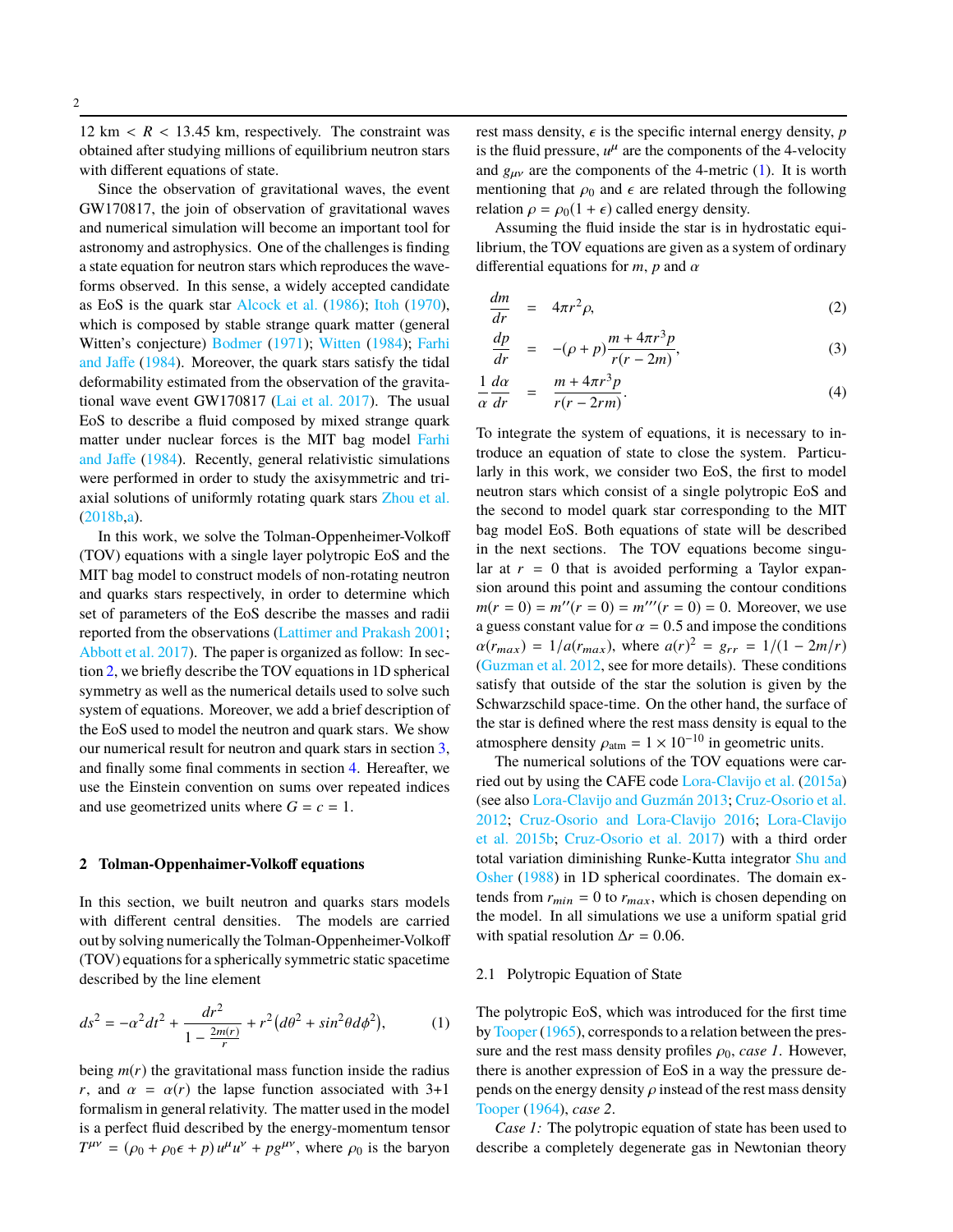and general relativity. Traditionally, in this EoS, the pressure is written as a function of the rest mass density as follows

$$
p = K\rho_0^{\Gamma} = K\rho_0^{1+1/n},
$$
\n(5)

where *K*, Γ and *n* are usually called the polytropic constant, polytropic exponent, and polytropic index, respectively. In this case, the energy density is related to the pressure by

<span id="page-2-2"></span>
$$
\rho = \left(\frac{p}{K}\right)^{1/\Gamma} + \frac{p}{(\Gamma - 1)},\tag{6}
$$

where it has been assumed that the specific internal energy satisfies the ideal gas equation of state  $\rho_0 \epsilon = p/(\Gamma - 1)$ .

*Case 2:* The second possibility we have considered in this work assumes that the rest mass density is replaced by the energy density in the polytropic EoS, as follows

<span id="page-2-3"></span>
$$
\rho = \left(\frac{p}{K}\right)^{1/\Gamma},\tag{7}
$$

where the rest mass density is computed through the definition  $\rho = \rho_0(1 + \epsilon)$  for comparison purposes.

In this model the density and pressure profiles in neutron stars usually decay from center to the surface in adiabatic fashion, where in the entropy gradients are neglected  $dS = 0$ , i.e, the specific entropy is constant.

#### 2.2 MIT bag Model for Quark Stars

Typically, quark stars are modelled with an equation of state based on MIT bag-model of quark matter [Chodos et al.](#page-6-27) [\(1974\)](#page-6-27) (see also [Limousin et al.](#page-6-28) [2005;](#page-6-28) [Zhou et al.](#page-6-15) [2018b\)](#page-6-15), which satisfies the weak interaction and neutral charge condition. Neglecting the strange quark mass the EoS is given by the simple formula

<span id="page-2-5"></span>
$$
p = \frac{1}{3}(\rho - 4B),\tag{8}
$$

where  $\rho$  and  $B$  are the energy and vacuum energy densities of the bag that contain the confined quarks with three different colors: up, down and strange. From lattice QCD calculations is known that a phase transition from quarks (confined to nucleons) to free quarks occurs before a density of 6 $\rho_{\text{nuc}}$  is reached, being  $\rho_{\text{nuc}} = 2.3 \times 10^{14} \text{ g/cm}^3$  the nu-<br>clear saturation density Paschalidis and Stergioulas (2017) clear saturation density [Paschalidis and Stergioulas](#page-6-8) [\(2017\)](#page-6-8). For stable strange quark matter the vacuum energy density values ranges from 57  $MeV/fm^3$  to 92  $MeV/fm^3$  [Schmitt](#page-6-29)  $(2010)$ <sup>[1](#page-2-1)</sup>, nevertheless, a more recently work reports slightly different ranges 58.926  $MeV/fm^3 < B < 91.5 MeV/fm^3$ [Paschalidis and Stergioulas](#page-6-8) [\(2017\)](#page-6-8). It is worth mentioning that there are more sophisticated equations of state, which involve interacting quarks [Flores et al.](#page-6-30) [\(2017\)](#page-6-30) or more complex structures, which involve anisotropic quark stars with an interacting quark EoS [Becerra-Vergara et al.](#page-6-31) [\(2019\)](#page-6-31).

1

#### <span id="page-2-0"></span>**3 Results**

#### 3.1 Neutron stars

The neutron stars models are constructed by solving the system of equations  $(2)$ ,  $(3)$ ,  $(4)$  coupled with the state equations [\(6\)](#page-2-2) and [\(7\)](#page-2-3) with different central densities. For build up our physical understanding of the neutron stars, in this work we explore different values of the adiabatic index  $\Gamma = 1.1, 4/3,$ <sup>5</sup>/3, <sup>1</sup>.181, <sup>1</sup>.87, <sup>1</sup>.93, <sup>2</sup>.0, <sup>2</sup>.02, <sup>2</sup>.05, <sup>2</sup>.15, <sup>2</sup>.24, <sup>2</sup>.40, <sup>2</sup>.75, <sup>5</sup>.0. The results are depicted in Figure [1,](#page-2-4) where we show the total mass of the star as a function of the radius - the called compactness of the star - for EoS with the adiabatic index  $\Gamma$  and constant  $K$  such that the sound-speed in the star is less than the speed of light. We found that for equation  $(6)$ the acceptable adiabatic index range is  $\Gamma \in [5/3, 2.75]$  (see the solid lines) while for the EoS given en equation [\(7\)](#page-2-3) the range is  $\Gamma \in [5/3, 2.0]$  (see the dotted lines), respectively.



<span id="page-2-4"></span>**Fig. 1** We show the compactness of neutron stars, i.e, the maximum mass versus radius of the several configurations of neutron stars. The solid lines shows the models with EoS defined with rest mass density [\(6\)](#page-2-2) and the dotted lines corresponds to the EoS defined using the energy density  $(7)$ . We include, in horizontal lines three masses estimated from observed pulsars [Lattimer and Prakash](#page-6-0) [\(2001\)](#page-6-0). The light green cover range of estimated masses of individual neutron star from gravitational waves emission [\(Abbott et al.](#page-6-1) [2017\)](#page-6-1). Also shown are in orange and blue shaded regions the recent maximum mass and radii constrictions [Rezzolla et al.](#page-6-32) [\(2018\)](#page-6-32); [Most et al.](#page-6-33) [\(2018\)](#page-6-33).

In this figure, green shaded region we also depict the range of non-rotating neutron stars masses  $(1.17 < M < 1.6 M_{\odot})$ estimated from the gravitational wave event GW170817 [Ab](#page-6-1)[bott et al.](#page-6-1) [\(2017\)](#page-6-1), the orange region corresponds to the maximum mass interval obtained from the recent constriction of neutron stars [Rezzolla et al.](#page-6-32) [\(2018\)](#page-6-32) and finally the blue fringe is the acceptable radius for neutron stars [Most](#page-6-33) [et al.](#page-6-33) [\(2018\)](#page-6-33). We also include some particular pulsars like J1141-6545, B1913+16, and J1903+0327 with masses *M* =

<span id="page-2-1"></span><sup>1</sup>  $MeV/fm^3 = 1.6022 \times 10^{33} dyn/cm^2$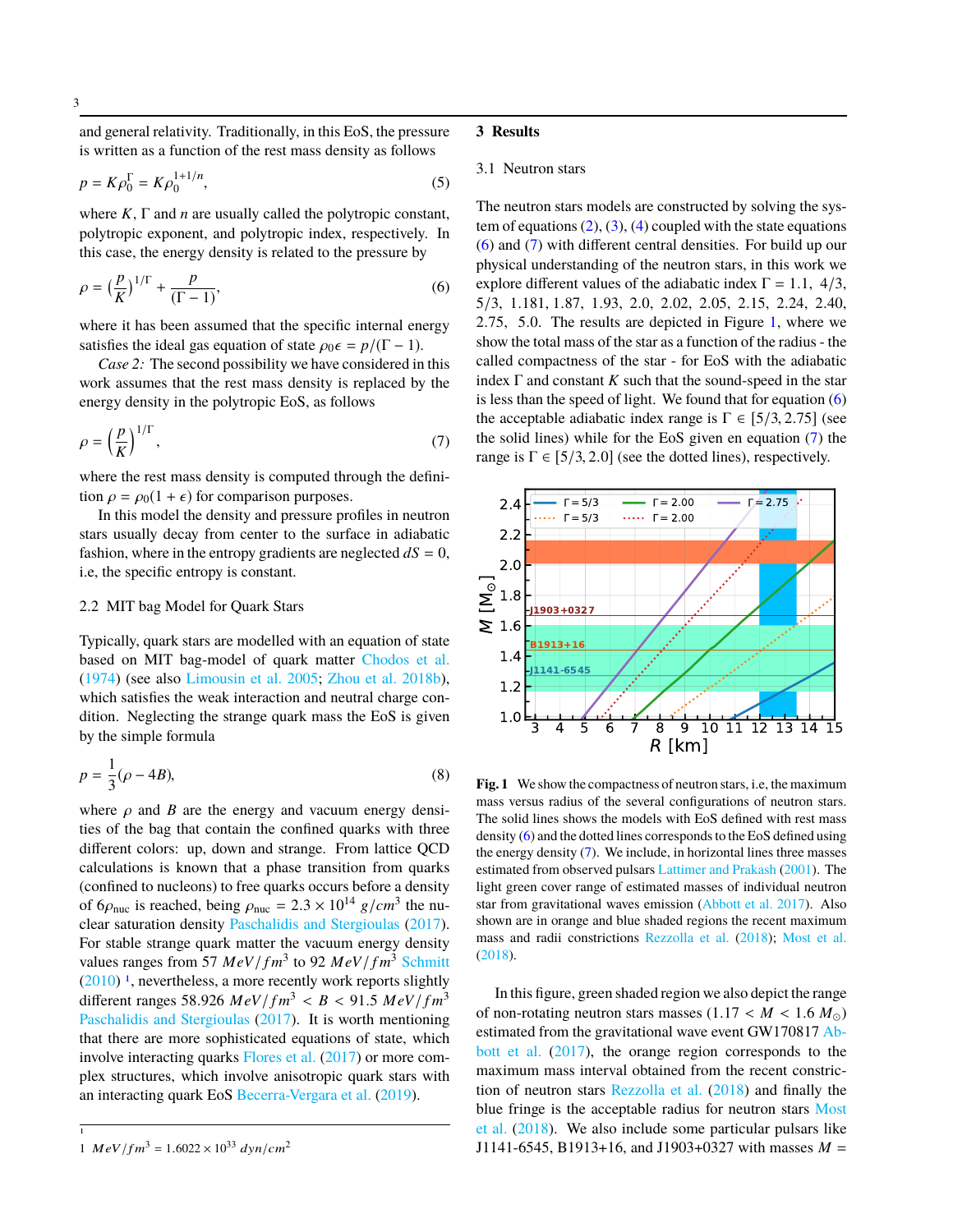$1.27 \pm 0.01 M_{\odot}$ ,  $1.4398 \pm 0.0002 M_{\odot}$  and  $1.667 \pm 0.021 M_{\odot}$ , respectively, choosing the pulsars with smallest error bars which are reported in [Lattimer and Prakash](#page-6-0) [\(2001\)](#page-6-0). It is worth mentioning that all the lines were constructed by using several values of the parameter *K* for each equation of state. We found that the neutron stars modelled with EoS [\(7\)](#page-2-3) are more compact than the ones where the polytropic EoS is applied directly over the rest mass density. This difference is more noticeable for smaller values of  $\Gamma$  than for higher ones. For instance, for a given value of  $K, \Gamma = 5/3$ and a neutron star mass of 1.2  $M_{\odot}$ , the radius difference is about  $\sim$  3 km, being the model with EoS [\(7\)](#page-2-3) the one with the smallest radius, while for  $\Gamma = 5$  such difference is about  $~\sim 0.5$  km. From this figure, we can conclude that when the adiabatic index increases the radius mass relation for neutron stars tends to be the same for both equations of state.



<span id="page-3-1"></span>Fig. 2 Close-up view of the Figure [1](#page-2-4) to highlight maximum mass and the corresponding radii. We show the fine-tuned values for Γ and *K* such that we cover mostly the range of masses and radii reported in [Rezzolla et al.](#page-6-32) [\(2018\)](#page-6-32); [Most et al.](#page-6-33) [\(2018\)](#page-6-33) for both cases, using the rest mass density in EoS (top panel) and when the pressure is written as function of the energy density (bottom panel). See Table [3.1,](#page-3-0) for corresponding  $\Gamma$  and  $K$  to the represented by the dots.

Now by assuming that the maximum mass range and radius are  $2.01 < M < 2.16 M_{\odot}$  and  $12 < R < 13.45$  km, respectively [Rezzolla et al.](#page-6-32) [\(2018\)](#page-6-32), we realize a fit on the adiabatic index and constant  $K$  in order to see what values of these parameters, for both EoS, are necessary to satisfy this constriction. In Figure [2,](#page-3-1) we show the corresponding values of  $\Gamma$  that satisfies the constraint over the masses and radius for neutron stars reported in [Rezzolla et al.](#page-6-32) [\(2018\)](#page-6-32). Specifically, we found for the *case 1* values that range from  $Γ = 2.05$  to  $Γ = 2.40$ , while for the *case 2* these values range from  $\Gamma = 1.81$  to  $\Gamma = 2.02$ . The respective values of constant *K*, adiabatic index, effective temperature, density and pressure are reported in table [3.1.](#page-3-0)



<span id="page-3-0"></span>**Fig. 3** Average of the effective temperature expressed either in Kelvin degrees measured at infinity versus the adiabatic index Γ. Shown with blue and red lines for EoS given in equations [\(6\)](#page-2-2) and [\(7\)](#page-2-3) and in dotted line we depict the MIT Eos case. The effective temperature at the star surface is  $T_{\text{eff}} = 10^6 \text{ K}^{\text{o}}$  [Yakovlev et al.](#page-6-34) [\(2004\)](#page-6-34). See also Table [3.1](#page-3-0) where we report the  $T_{\text{eff}}$  <sub>∞</sub> for models reported in Figure [2.](#page-3-1)

Additionally to the global aspect of neutron stars, *i.e*, the compactness, we compute the effective temperature from neutron stars surface. Is well known that the thermal emission from the surface of neutron stars are estimated from pulsars giving the effective temperatures in the range  $3\times10^5$   $K^o$  –  $10^6$   $K^o$  [Lattimer and Prakash](#page-6-35) [\(2004\)](#page-6-35); [Page et al.](#page-6-36) [\(2004\)](#page-6-36). The effective temperature definition come up from theoretical cooling calculation trough the Stefan-Boltzmann law  $L_y := 4\pi R^2 \sigma T_{{\text{eff}}}^4$ , where  $\sigma$  is the Stefan-Boltzmann con-<br>stant and L is the thermal surface luminosity measured in stant and  $L<sub>y</sub>$  is the thermal surface luminosity measured in the neutron star frame (see  $\ddot{O}$ zel [\(2013\)](#page-6-37) for a detailed study of surface emission). For an arbitrary observer located at infinity - observer in the earth - the apparent luminosity is defined as  $L^{\infty}_{\gamma} := L_{\gamma} \sqrt{1 - 2MG/Rc^2}$  resulting in the redshifted effective temperature  $T_{\text{eff}}^{\infty} = T_{\text{eff}}(1 + z) = T_{\text{eff}}\sqrt{1 - 2MG/Rc^2}$ , where *z* is the redshift [Yakovlev et al.](#page-6-34) [\(2004\)](#page-6-34); [Lattimer and](#page-6-35) [Prakash](#page-6-35) [\(2004\)](#page-6-35). In the Figure [3](#page-3-0) (see also Table [3.1](#page-3-0) for specific values) we plotted the average of the effective temperature at infinity versus adiabatic index for models depicted in Figures [1](#page-2-4) and [2,](#page-3-1) the average was performed over all possible values of constant *K* for EoS defined in equations  $(6)$  (blue line) and  $(7)$  (red line). Note that, for simplicity here we assume that  $T_{\text{eff}} = 10^6$   $K^o$  motivated in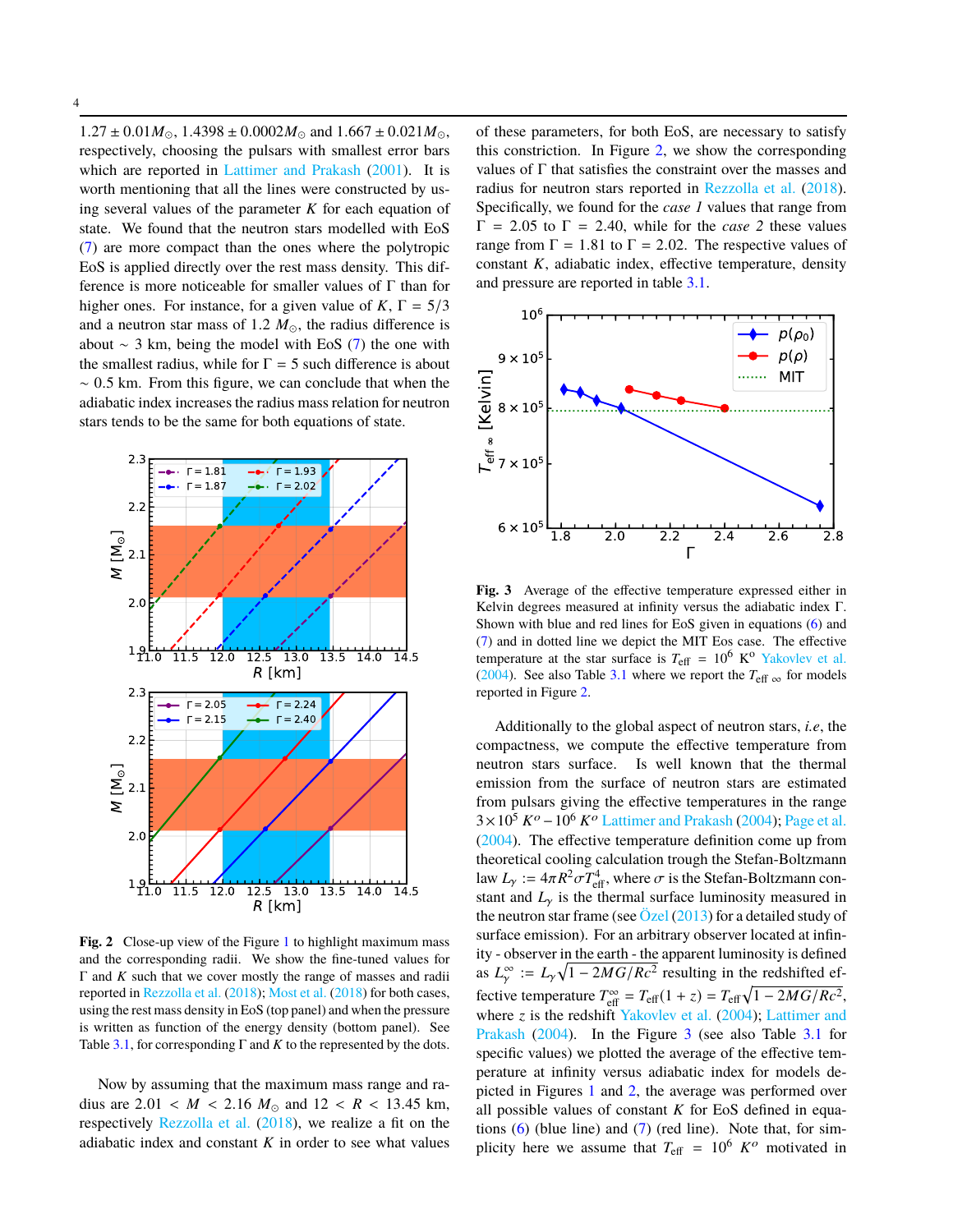the temperatures estimated from pulsars [Page et al.](#page-6-36) [\(2004\)](#page-6-36);  $Özel (2013)$  $Özel (2013)$  $Özel (2013)$ . We found the redshifted effective temperatures in the range  $6.3 \times 10^5 K^{\circ}$  –  $8.6 \times 10^5 K^{\circ}$  for  $p(\rho_0)$  and  $8.0 \times 10^5 K^{\circ}$  –  $8.4 \times 10^5 K^{\circ}$  for  $p(\rho)$  respectively. We  $8.0 \times 10^5 K^o$  –  $8.4 \times 10^5 K^o$  for  $p(\rho)$ , respectively. We should remark that those models correspond to the stars with should remark that those models correspond to the stars with  $C_s < c$ , while for the maximum mass and radius values we get a reduced range  $8.0 - 8.4 \times 10^5$  *K*<sup>o</sup> in the two EoS<br>models considered in this work models considered in this work.

#### 3.2 Quark stars

The numerical integration of TOV equations  $(2)$ ,  $(3)$ ,  $(4)$  coupled to the constitutive relation [\(8\)](#page-2-5) (the MIT bag-model EoS), describe a spherical symmetric non-rotating quark star. We summarize the maximum mass and its corresponding radius in Figure [4.](#page-4-1) Several simulations were carried out for different values of the vacuum energy density parameter, in particular, we explore values between the range 57  $MeV/fm^3$  to 92  $MeV/fm^3$ . For the specific value of  $B = 60 \ MeV/fm^3$ , we have obtained values of the mass and radius in agreement with the ones reported in [Gourgoulhon et al.](#page-6-38) [\(1999\)](#page-6-38) for non-rotating quark stars. We have also found that quark stars modelled between the range of 90  $MeV/fm^3 < B$ 92  $MeV/fm<sup>3</sup>$  can reproduce the masses estimated in the event GW170817 [Abbott et al.](#page-6-1) [\(2017\)](#page-6-1). Furthermore, to satisfy the constrained masses for compact stars reported in [Rezzolla et al.](#page-6-32) [\(2018\)](#page-6-32), the values of *B* must be in the range 49.5  $MeV/fm^3 < B < 57.3 MeV/fm^3$ ; however, for these<br>values, we get more compact stars with radius in the range values, we get more compact stars with radius in the range from <sup>10</sup>.95 km to <sup>11</sup>.78 km, as is expected for quarks stars, which are more compact than neutron stars (see the blue shadowed region in Figure [4,](#page-4-1) which corresponds to the acceptable radius of neutron stars [Most et al.](#page-6-33) [\(2018\)](#page-6-33)). Additionally to this fact, some of these energy values *B* are out from the valid range and was excluded in the figure, obtaining that only one case satisfy the maximum mass constriction;  $B = 57 \ MeV/fm^3$  giving us a mass  $M = 2.1 M_{\odot}$ 

| г    | K                     | $T_{\rm eff}^{\infty}[K^O]$ | $\rho[\rho_{\text{nuc}}]$ | $p$ [dyn/cm <sup>2</sup> ]   |
|------|-----------------------|-----------------------------|---------------------------|------------------------------|
|      | $p = K \rho^{\Gamma}$ |                             |                           |                              |
| 1.81 | 30.5                  | $8.38 \times 10^{5}$        | 8.60                      | $1.48 \times 10^{29}$        |
| 1.87 | $45 - 50.5$           | $8.46 \times 10^5$          | $8.31 - 9.50$             | $1.90 - 2.18 \times 10^{30}$ |
| 1.93 | $66 - 75$             | $8.15 \times 10^5$          | $8.94 - 10.24$            | $2.69 - 3.07 \times 10^{30}$ |
| 2.02 | 133                   | $8.00 \times 10^5$          | 9.84                      | $1.38 \times 10^{33}$        |
|      | $p = K \rho_0^1$      |                             |                           |                              |
| 2.05 | 210                   | $8.37 \times 10^{5}$        | 5.49                      | $1.90 \times 10^{33}$        |
| 2.15 | $398 - 465$           | $8.25 \times 10^5$          | $5.70 - 6.54$             | $1.48 - 1.70 \times 10^{35}$ |
| 2.24 | $700 - 835$           | $8.15 \times 10^5$          | $6.07 - 7.00$             | $7.02 - 8.10 \times 10^{36}$ |
| 2.40 | 2300                  | $8.02 \times 10^{5}$        | 6.68                      | $6.45 \times 10^{39}$        |
|      |                       |                             |                           |                              |

**Table 1** Numerical outcomes for neutron stars modelled by polytropic EoS with adiabatic Γ and adiabatic constant *K* that satisfy the range of maximum masses and radii [Rezzolla et al.](#page-6-32) [\(2018\)](#page-6-32); [Most](#page-6-33) [et al.](#page-6-33) [\(2018\)](#page-6-33). In each approach, we report the effective temperature at infinity  $T_{\text{eff}} \propto \text{in}$  Kelvin degrees, pressure *p* in cgs units (dyn / cm<sup>2</sup>) the corresponding energy  $\rho$  and rest mass density  $\rho_0$ , respectively, in nuclear density units  $\rho_{\text{nuc}}$ .



<span id="page-4-1"></span>**Fig. 4** Compactness for quark stars built following the MIT bag model. The dots correspond to some particular vacuum energy in range 57  $MeV/fm^3 < B < 92 MeV/fm^3$ . In the same way, as in Figure 1 we include some representative masses estimated as in Figure [1](#page-2-4) we include some representative masses estimated from pulsars, gravitational waves and maximum mass and radii constrictions.

and  $R = 11$  km. We found that the thermal emission from the surface of quark stars - following the same idea as in neutrons stars - give us an almost constant effective temperatures at infinity  $T_{\text{eff}}^{\infty} = 7.95 \times 10^5 K^o$  (see the Figure [3\)](#page-3-0).

## 3.3 Binding Energy

Using our numerical results we compute the binding energy for neutron and quark stars using the relation proposed in [Lattimer and Prakash](#page-6-0) [\(2001\)](#page-6-0)

$$
\frac{BE}{M} = \frac{6q}{5(2-q)},\tag{9}
$$

which is a function of the compactness  $q = M/R$ . This energy is relevant in the astrophysical context since *BE*/*M* it is measured from the neutrinos emitted in a supernova explosion. We found that the binding energy are in the range  $0.10427 < BE/M < 0.1194$  with compactness  $0.159 < q <$ <sup>0</sup>.<sup>181</sup> for neutron stars with total masses between <sup>2</sup>.<sup>01</sup> <  $M < 2.16 M_{\odot}$  and sizes of  $12 < R < 13.45$  km. For quark stars the binding energy obtained run in the range <sup>0</sup>.<sup>12126</sup> < *BE*/*M* < 0.12130 and compactness 0.1835 <  $q$  < 0.1836. The compactness of quark stars is greater than compactness in neutron stars, that means that same mass it is contained in a small region. The range of energies using a single layer polytropic and MIT EoS are in agreement with the values reported in [Lattimer and Prakash](#page-6-0) [\(2001\)](#page-6-0).

### <span id="page-4-0"></span>**4 Summary**

We have performed numerical simulations of non-rotating neutron and quark stars using single layer polytropic and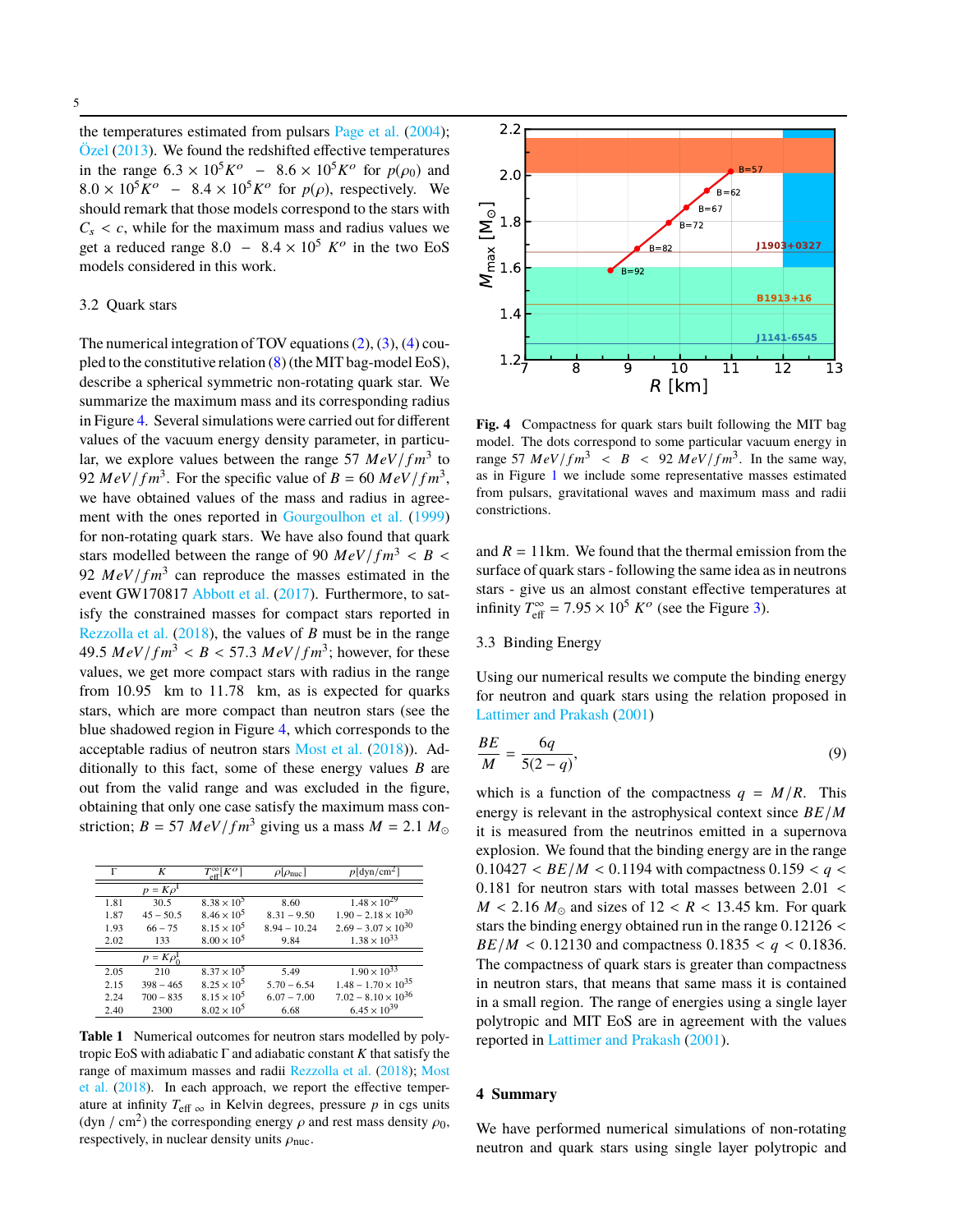MIT bag model equations of state, respectively. In particular, the polytropic EoS was applied to the rest mass and energy densities, keeping the models in which the sound speed is subluminal in the interior of the stars. In this first two cases for neutron stars, we found that the stars with adiabatic index in the range  $1.81 < \Gamma < 2.02$  for EoS  $p = K\rho^{\Gamma}$ <br>and  $2.05 < \Gamma < 2.40$  for  $p = K\rho^{\Gamma}$  are optimal to reproduce and  $2.05 < \Gamma < 2.40$  for  $p = K \rho_0^{\Gamma}$  are optimal to reproduce the contrained maximum masses and the corresponding ray the constrained maximum masses and the corresponding radius recently reported by [Rezzolla et al.](#page-6-32) [\(2018\)](#page-6-32); [Most et al.](#page-6-33) [\(2018\)](#page-6-33). We have carried out the same systematic search of parameters to cover the range of individual masses estimated from the GW170817 gravitational wave emission, the outcomes are showed in Figure [1](#page-2-4) and values of *K* reported in table [3.1.](#page-3-0) Our numerical result for equation of state applied to the rest mass density are in agreement with recent *NICER* pulsar detection PSR J0030+0451 where a polytropic EoS with adiabatic index  $\Gamma = 2.5$  has been used to describe the neutron star matter with mass  $M = 1.34^{+0.15}_{-0.16} M_{\odot}$  [Riley et al.](#page-6-39)<br>(2019): Raajimakers et al. (2019) [\(2019\)](#page-6-39); [Raaijmakers et al.](#page-6-40) [\(2019\)](#page-6-40).

On the other hand, for the case of quark stars, the constrained maximum masses computed in [Rezzolla et al.](#page-6-32) [\(2018\)](#page-6-32); [Most et al.](#page-6-33) [\(2018\)](#page-6-33) are reached for a single bag energy value  $B = 57 \ MeV/fm^3$  giving us a mass  $M = 2.1 M_{\odot}$ and radius  $R = 11$  km, respectively. Now If we assume that the gravitational waves measured in GW170817 come from quarks stars, the parameter *B* must be in the range 90  $MeV/fm^3 < B < 92 MeV/fm^3$  and their respective<br>radius are  $\approx 8.65-8.75$  km, which gives more compact stars. radius are <sup>∼</sup> <sup>8</sup>.65−8.75 km, which gives more compact stars. However, our results for the range 57  $MeV/fm^3 < B < 92$  $MeV/fm<sup>3</sup>$  can also reproduce the recent estimated mass from gravitational wave detection GW190425 [\(The LIGO](#page-6-2) [Scientific Collaboration et al.](#page-6-2) [2020\)](#page-6-2). Notable differences have been found in the radius of neutron and quark stars, the last one gives us more compact stars, i. e., smaller radius.

Together with compactness, we have carried a simplified calculation of effective temperatures measured at infinity by assuming the the temperature at the surface of the star is  $T_{\text{eff}} =$ 10<sup>6</sup> based in the pulsar observations [Lattimer and Prakash](#page-6-35) [\(2004\)](#page-6-35); [Page et al.](#page-6-36) [\(2004\)](#page-6-36). We found that the redshifted effective temperatures for neutron stars are in the range  $6.3\times$  $10^5 K^{\circ}$  − 8.6 ×  $10^5 K^{\circ}$ , furthermore for quark stars we have<br>been found a constant  $T^{\infty}$  − 7.05 × 10<sup>5</sup> K<sup>o</sup> been found a constant  $T_{\text{eff}}^{\infty} = 7.95 \times 10^5 K^o$ .<br>Finally, we have estimated the binding and

Finally, we have estimated the binding energy for neutron stars with both single layer polytropic equations of state and found that this quantity ranges from  $BE/M = 0.10427$  to  $BE/M = 0.1194$ . For the case of the stars constituted by quark matter, the binding energy is  $BE/M \sim 0.121$ . From our numerical results - using the simple EoS - is possible to differentiate by using the set of parameter studied here what kind of star we are observing, in the case that it can be measured.

The outcomes presented here can be improved in many ways. First introducing the spin to the stars; is well known that the rotation of the stars gives us a different range of masses and radii. Second, by including a more realistic EoS with multiple layers and crusts. Finally, consider the possibility of mixed matter in the star. We plan to address these features in future works.

**Acknowledgements** ACO gratefully acknowledges to CONACYT Postdoctoral Fellowship 291168 and 291258. F.D.L-C was supported in part by VIE-UIS, under Grant No. 2493 and by COLCIENCIAS, Colombia, under Grant No. 8863. CC acknowledges partial support by CONACyT Grant CB-2012-177519-F.